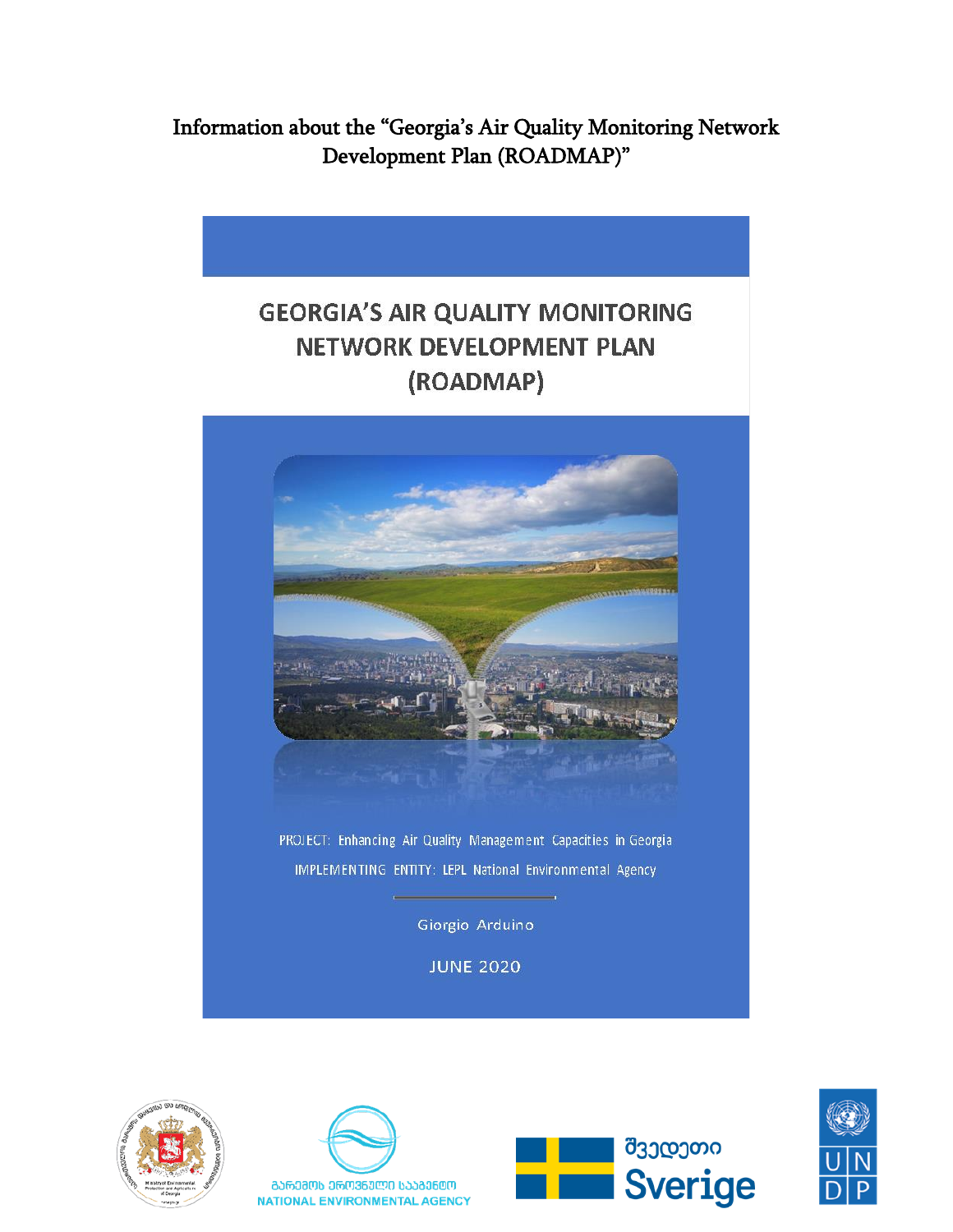*In 2020 within the framework of the UNDP Governmental Reform Fund's (00097412) sub-project "Enhancing air quality management capacities in Georgia" an international expert was hired to elaborate the Air Quality Monitoring Network Development Plan (Roadmap) for Georgia.* 

*The expert reviewed all relevant policy documents and regulations, conducted meetings with key stakeholders, assessed the number and locations of existing stations, existing measuring*  instruments at the stations and available human resources at NEA. At the end the expert conducted *one-day workshop to share international experience.* 

*The main requirement of the assignment was that determination of the number of stations and their specific locations had to be in line with the EU Directive (2008/50/EC) on Ambient Air Quality and Cleaner Air for Europe (CAFE).*

*It's important to underline that the number of the stations are referring to Air Quality Zones or Agglomerations, as indicated in the above-mentioned directive: "minimum number of sampling points for fixed measurement to assess compliance with limit values for the protection of human health and alert thresholds in zones and agglomerations where fixed measurement is the sole source of information".* 

*This means that it was necessary to start with a hypothesis of zoning before the approval of relevant national legislative act on the establishment of these Zones that are important, not only for the implementation of the monitoring system but also for the implementation of the air quality protection measures.*

For identification of Zones and Agglomerations the expert *considered several issues at the same time:*

- *It should be appropriate to classify then the territory;*
- *minimum number of fixed sampling points is mandatory;*
- *it's necessary to have a redundant number of stations to backup problems of instruments;*
- *zones or agglomerations have to reflect the population density;*
- *zones or agglomerations have to consider meteo-climatic conditions;*
- *zones or agglomerations have to consider emissions sources;*
- *techniques other than fixed measurements can be used;*
- *it's important to provide data from fixed stations for a long time series;*
- *AQ modelling techniques should be applied;*
- *a bottom-up emission inventory is necessary to implement AQ models;*
- *stations in rural areas are necessary to calibrate outcomes of models.*

*Based on reviewing of above-mentioned topics the expert proposed to start with a hypothesis of 5 zones and one agglomeration that can maintain more or less homogeneous diffusion of pollutants and homogenous measures to deal for the reduction of levels air pollutions.*

*This hypothesis complies with what is request in DIR 2008/50/EC and DIR 2004/107/EC but has to be verified every 5 years as prescribed in Article 5th of AQD: "the classification […] shall be reviewed at least every five years in accordance with the procedure laid down in Section B of Annex II."*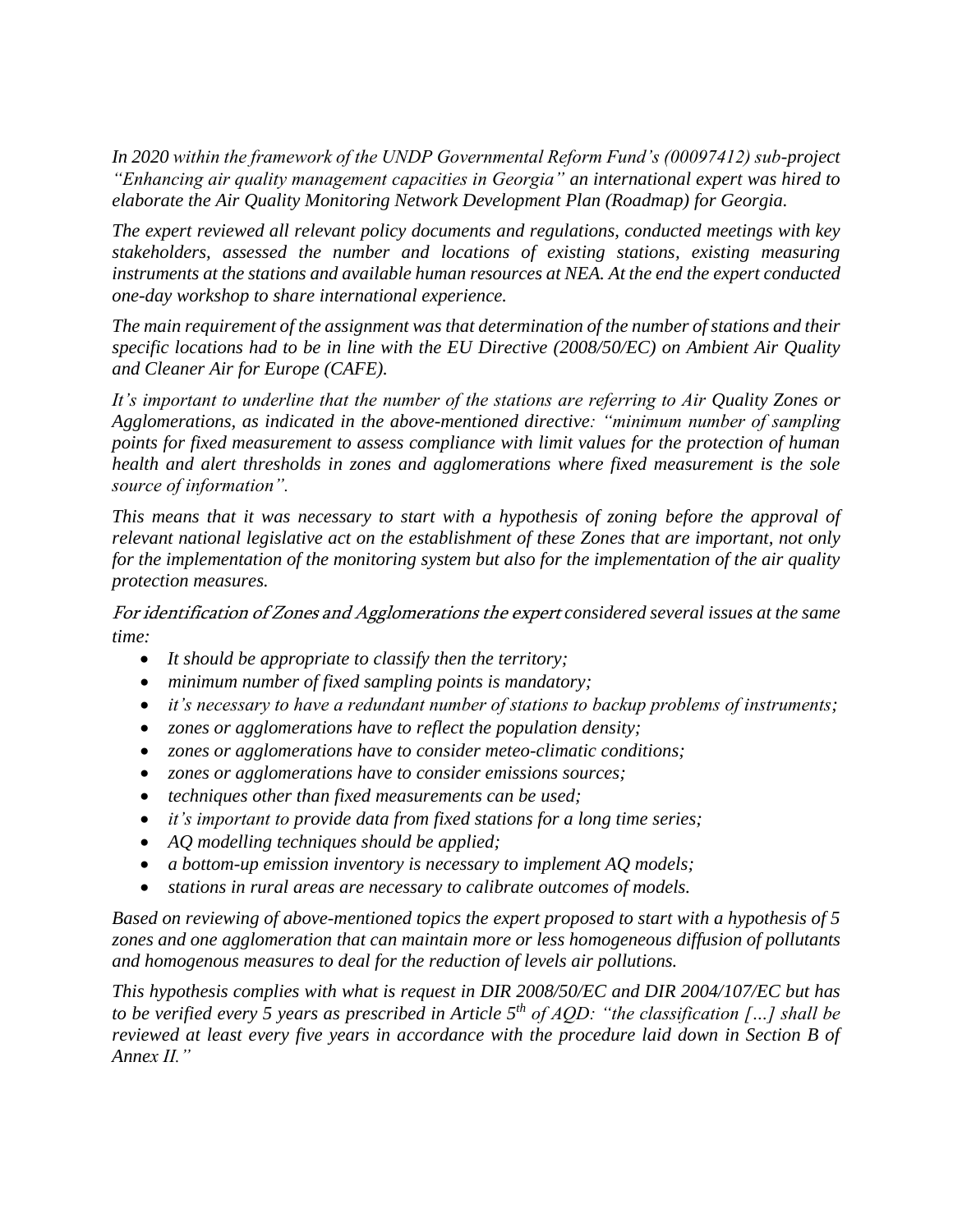| <b>Zones &amp; Agglomerations</b> | Population |  |  |  |
|-----------------------------------|------------|--|--|--|
| <b>Agglomeration of Tbilisi</b>   | 1.108.717  |  |  |  |
| <b>Black Sea Zone</b>             | 635.480    |  |  |  |
| <b>West Zone</b>                  | 431.834    |  |  |  |
| <b>Central Zone</b>               | 743.019    |  |  |  |
| <b>East Zone</b>                  | 287.122    |  |  |  |
| <b>High Zone</b>                  | 806.494    |  |  |  |
|                                   | 4.012.666  |  |  |  |



## **FIXED STATION FOR A MONITORING NETWORK**

*The Air Quality Monitoring Network that was designed fulfil requirements due by the European directives and regulations.*

*Careful selection of monitoring equipment is essential. Reference measurement methods for each pollutant are currently defined. A primary requirement is that the principle of operation should permit compliance with the limit and guide values laid down in the directives to be assessed. This means that detection limits and averaging times must be suitable. Likely future needs for monitoring, in terms of shorter averaging periods and/or lower detection limits, should be borne in mind. These may be related to human health and other environmental effects.* 

*The need to use data for purposes other than the estimation of compliance, e.g. the assessment of air quality concerning health effects, the dispersion of pollutants and the validation/calibration of models, should also be borne in mind.* 

*Other important factors to be considered in the selection of monitoring equipment are:*

- *ease of use;*
- expandability (mainly for data processing equipment);
- *reliability;*
- *durability;*
- *compatibility with any existing hardware or software;*
- *availability of training and documentation (including circuit diagrams); and*
- *availability of spares, warranties and after-sales services (maintenance and possibly calibration).*